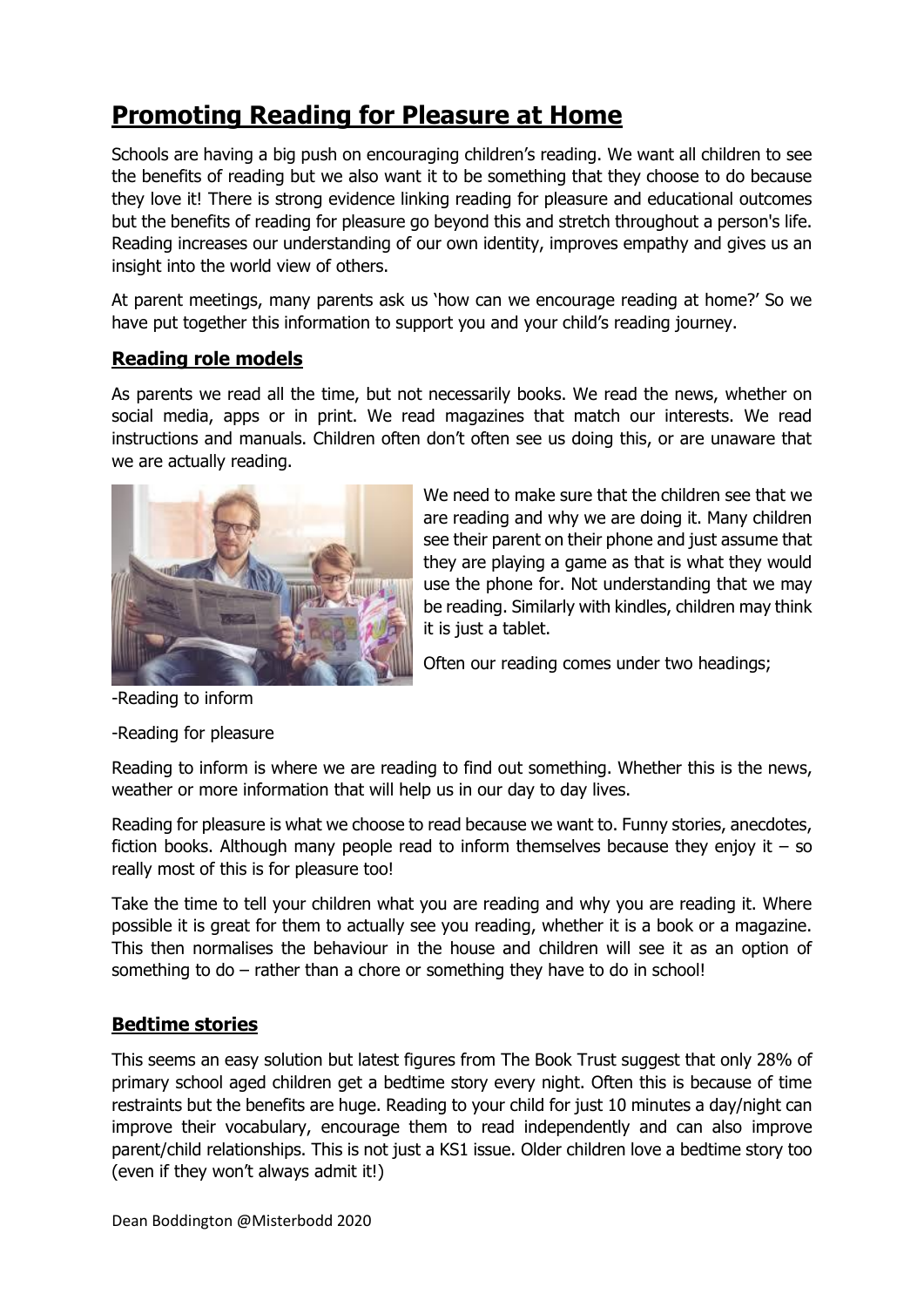Bedtime stories can be a picture book, comic, poetry, non-fiction or a chapter book. Whatever you and your child want to read. If you don't already do this, give it a go. I'm confident that it will quickly become an unmissable part of your day! (Extra tip  $-$  Do the voices! You can have a good giggle together at your brilliant/miserable attempts at doing various accents…) If you don't feel confident with your own



storytelling abilities, there is always CBeebies bedtime story – but I'd advise this as a family activity rather than the children on their own, then you can all talk about the story afterwards.

## **Book talk**

Sometimes, children will just want to sit and listen to a book because they are so engrossed in the story. This is completely fine, there is no need to quiz them after every chapter that you read. But sometimes informal book talk can be a fantastic way to discuss what has been read. Making connections between the story and real life or another story is a great idea. 'Ooh, that character reminds me a bit of granny because ….' 'Can you remember when we got lost in the woods and had to carefully follow the muddy trail…' Talking about a book with your child can make them see things that they might not have spotted or connections that they might not have made previously.

Picture books lend themselves well to informal book talk because children want to explore and discuss the pictures, which often tell us so much more than the words.

Here are some tips for book talk at home.

- Make links connections. Do the characters/settings remind you of anyone/anywhere? Have you been in a similar situation? Have you learnt about this from TV/School?
- **Make predictions.** Can you guess what the story is about? What will happen next?
- **Discuss/ introduce vocabulary.** If there is a tricky word, can you explain what it means? Use other words to describe a character, words that a child of their age may not be familiar with (they might then try to use it in their writing)
- **Discuss emotions.** How does the story make you feel? Some children find it hard to articulate their feelings, so if it is modelled for them by adults it can help them understand their own feelings.

Here are three videos of a teacher sharing stories with his own children and having informal book talk along the way.

The Queen's Handbag – Steve Anthony<https://youtu.be/oBbwUW5QuDI>

Old Hat – Emily Gravett<https://youtu.be/g90qekYlq3U>

Hotel Flamingo - Alex Milway (chapter book)<https://youtu.be/CrERzbvoupY>

#### **Allow their choices**

Now this one is a tricky one… It is easy to be snobby about a certain author/genre and feel that your child can read much harder texts. But if we belittle their choices, they may feel that their choices are unworthy. Some children may find comfort in re-reading a book, either one that has been read to them, or that they have previously read themselves. There is nothing